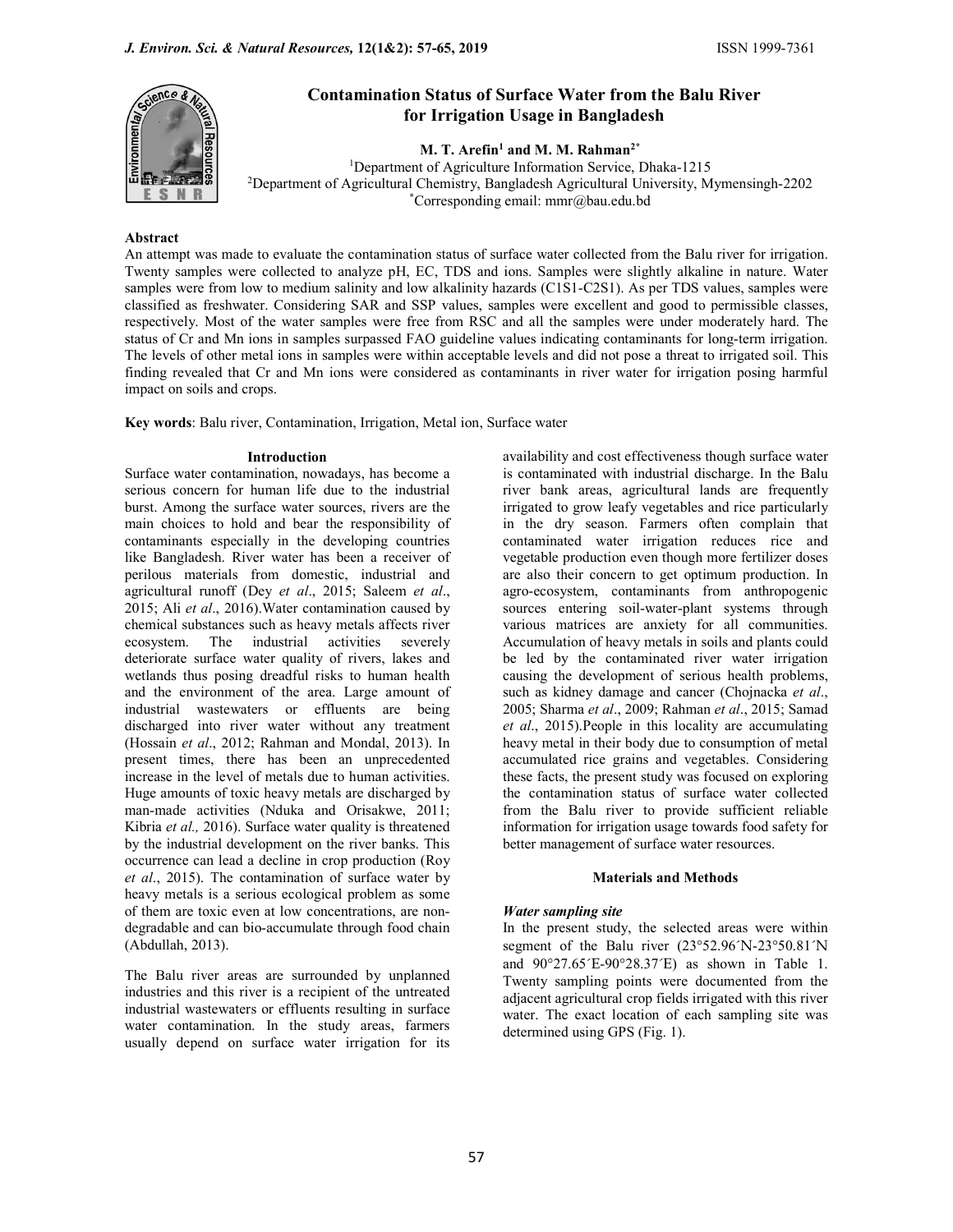| Sampling |                    | Sampling area      | Sampling | Sampling area      |                    |  |
|----------|--------------------|--------------------|----------|--------------------|--------------------|--|
| ID No.   | Latitude (N)       | Longitude $(E)$    | ID No.   | Latitude (N)       | Longitude $(E)$    |  |
|          | 23°52.96'          | $90^{\circ}27.65'$ | 11       | 23°51.87'          | $90^{\circ}28.37'$ |  |
| 2        | 23°52.88           | 90°27.70'          | 12       | 23°51.75'          | $90^{\circ}28.45'$ |  |
|          | $23^{\circ}52.74'$ | 90°27.75'          | 13       | $23^{\circ}51.65'$ | $90^{\circ}28.50'$ |  |
| 4        | $23^{\circ}52.65'$ | 90°27.79'          | 14       | $23^{\circ}51.53'$ | $90^{\circ}28.48'$ |  |
|          | $23^{\circ}52.46'$ | 90°27.88'          | 15       | 23°51.45'          | $90^{\circ}28.45'$ |  |
| 6        | $23^{\circ}52.37'$ | 90°27.96'          | 16       | $23^{\circ}51.34'$ | $90^{\circ}28.45'$ |  |
|          | $23^{\circ}52.28'$ | $90^{\circ}28.07'$ | 17       | 23°51.16'          | $90^{\circ}28.45'$ |  |
| 8        | $23^{\circ}52.20'$ | $90^{\circ}28.17'$ | 18       | 23°51.00'          | $90^{\circ}28.39'$ |  |
| 9        | $23^{\circ}52.09'$ | $90^{\circ}28.27'$ | 19       | $23^{\circ}50.91'$ | $90^{\circ}28.39'$ |  |
| 10       | 23°51.97'          | 90°28.34'          | 20       | $23^{\circ}50.81'$ | $90^{\circ}28.37'$ |  |

Table 1. Sampling sites of the Balu river



Fig. 1. Study areas of the Balu river in location map

#### Water sampling technique

Water sampling points were selected to collect samples from the Balu river and sampling was started from the upstream to downstream of river during dry season. Water samples were collected from each site in 500 mL plastic bottles. Each bottle were previously cleaned with dilute HCl (1:1) and then washed with distilled water. All the bottles were rinsed 3 to 4 times prior to water sampling. For metal analysis, water samples were acidified with  $HNO<sub>3</sub>$  (pH<2) to prevent the loss of metals by adsorption and/or ion exchange with the walls of sample containers (APHA, 2012). The samples were filtered through filter paper (Whatman No.:42) in the laboratory for subsequent chemical analysis.

#### Water analysis

pH and EC values of samples were measured by pH and EC meters (Model: sensION, Hach, USA) following the techniques as mentioned by Gupta (2013). Total dissolved solids (TDS) values of water samples were measured by TDS meter (Model: sensION, Hach, USA).In water samples, K and Na contents were measured by flame photometer (Model: PFP7, Jenway, UK) following the technique as reported by Gupta (2013). while the concentrations of Ca, Mg, Zn, Fe, Cu, Mn, Pb, Cd, Cr and Ni were determined by atomic absorption spectrophotometer

(Model: AA-7000, Shimadzu, Japan) with a specific lamp for each metal (APHA, 2012).The amounts of  $CO<sub>3</sub>$  and  $HCO<sub>3</sub>$  in water samples were estimated by titrimetric method (Tandon, 2013). All the water samples were analyzed in triplicate in case of each ion.

#### Water contamination rating

To measure the contamination status of surface water from the river and its suitability for irrigation, the following chemical quality factors were calculated from water analytical results:

1) Sodium adsorption ratio (SAR)

High concentration of Na in water leads to development of alkalinity (Singh et al., 2010). Alkalihazard is measured by the absolute and relative concentrations of cations expressing in terms of SAR as determined by the following formula:  $20^{\circ}$ <br>
and Shimadzu, Japan) with a specific<br>
and (APHA, 2012).The amounts of<br>
a water samples were estimated by<br>
1 (Tandon, 2013). All the water<br>
syzed in triplicate in case of each ion.<br> **ion rating**<br>
ontaining<br>
ontai

$$
SAR = \frac{Na^{+}}{\sqrt{\frac{Ca^{2+}Mg^{2+}}{2}}}
$$

2) Soluble sodium percentage (SSP)

High concentration of Na in water used for irrigation causes the exchange of Na in water for Ca and Mg in soil eventually resulting in poor soil drainage. SSP is calculated by the following formula: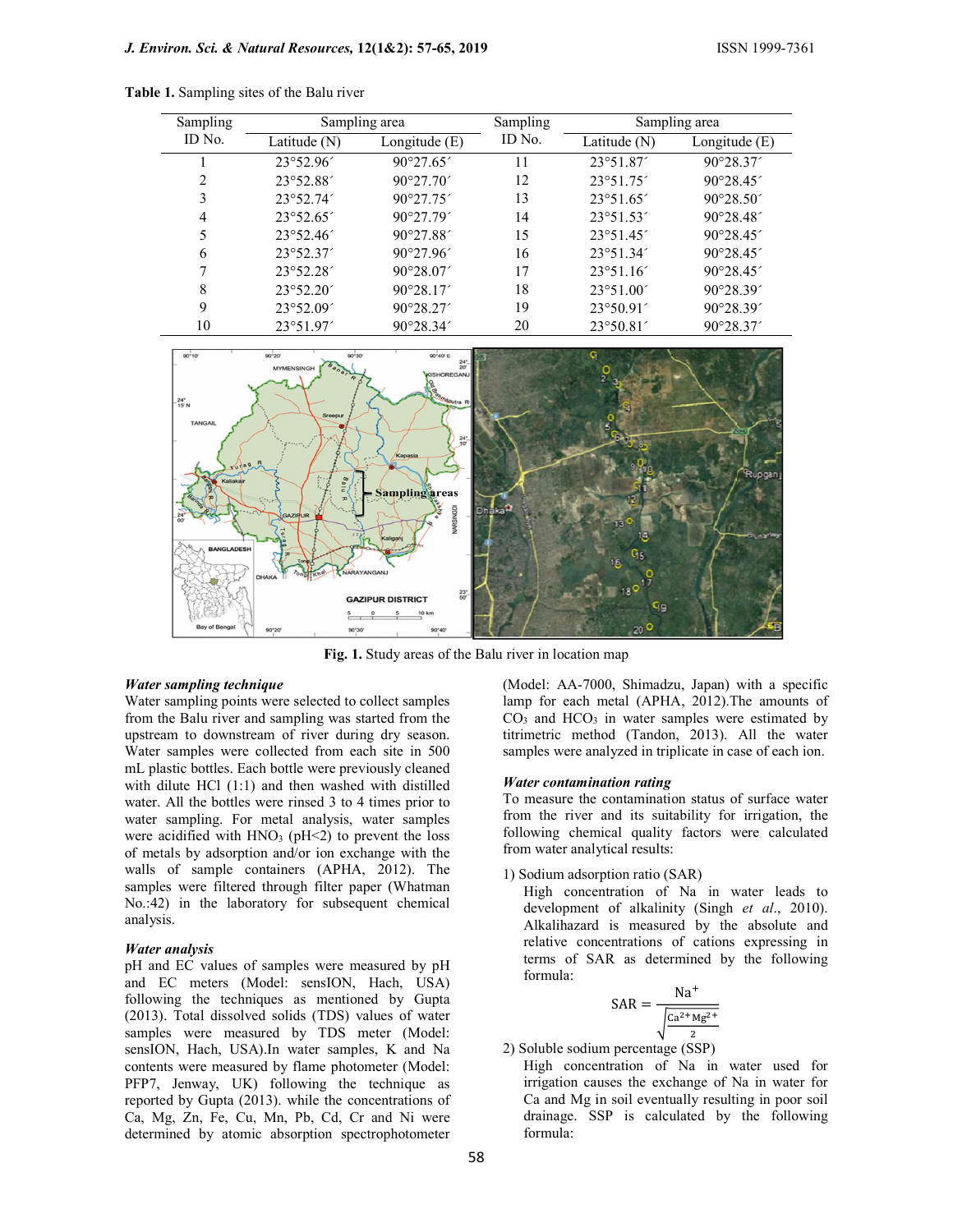$$
SSP = \frac{Na^{+} + K^{+}}{Ca^{2+} + Mg^{2+} + Na^{+} + K^{+}} \times 100
$$

3) Residual sodium carbonate (RSC)

The quantity of  $HCO<sub>3</sub>$  and  $CO<sub>3</sub>$  in excess of Ca and Mg affects water suitability for irrigation purpose. The suitability of water for irrigation is evaluated by computing residual sodium carbonate (RSC) values as follows:

 $RSC = (CO<sub>3</sub><sup>2+</sup> + HCO<sub>3</sub><sup>-</sup>) - (Ca<sup>2+</sup> + Mg<sup>2+</sup>)$ 

4) Hardness  $(H_T)$ 

Hardness of water is caused by the presence of divalent cations like  $Ca^{2+}$  and  $Mg^{2+}$ . Hardness of water is computed by the following formula:

 $H_T = 2.5 \times Ca^{2+} + 4.1 \times Mg^{2+}$ 

All ionic concentrations are expressed as meqL-1 but in the case of hardness, cationic concentrations are expressed as  $mgL^{-1}$ .

#### Statistical analysis

Statistical analysis was executed from the analytical results of different river water samples (Gomez and Gomez, 1984). For obtaining the interrelationships between metal ions and chemical quality factors of water samples, correlation studies were performed. All the statistical analysis was performed with SPSS (18.0 version) software.

### Results and Discussion

The ionic contaminations in water samples of the Balu river have been presented in Tables 2 to 3. In all the studied water samples, the identified dominant ions such as Ca, Mg, K, Na, and  $HCO<sub>3</sub>$  were noted but  $CO<sub>3</sub>$ was not detected. In the present study, metal ions under consideration were found in water samples.

#### pH, EC and TDS values

pH value of water samples collected from the Balu river ranged from 7.52 to 7.68 showing slightly alkaline in nature (Table 2) and this was probably due to the abundance of some alkali metal ions viz., Ca, Mg, and Na (Todd and Mays, 2005).According to FAO (1992), the recommended pH range for irrigation water is from 6.5 to 8.4.All the water samples did not surpass the acceptable range and were not problematic for long-term irrigation. Water samples from the Shitalakha river in Bangladesh had similar pH values (Islam et al., 2014) as well as other water samples from the Bangshi river (pH=7.04-8.16; Mahbub et al., 2014). EC values of the collected water samples varied from 224.0 to 278.0µS cm-1having an average value of  $259.3 \mu S$  cm<sup>-1</sup>(Table 2). Among the river water samples, 6 samples were categorized as low (C1, EC=250.0  $\mu$ S cm<sup>-1</sup>) and the rest 14 samples were rates as medium (C2, EC=250.0-750.0  $\mu$ S cm<sup>-1</sup>) salinity hazards (Richards, 1968). This water could be safely used for agricultural crops on soils having moderate permeability. Tareq et al. (2013) reported more or less similar EC values  $(195.0-471.0 \text{ }\mu\text{S} \text{ cm}^{-1})$  for water samples collected from the Ganges river, while EC values  $(104.0-141.0 \mu S \text{ cm}^{-1})$  of Jamuna river water samples were lower than those detected in the current study (Uddin et al., 2014). The estimated TDS values of water samples ranged from 146.0 to 180.0mgL-<sup>1</sup>showing a mean value of 168.2mgL<sup>-1</sup> (Table 2). All the samples were detected as freshwater because the recorded TDS values were below 1000 mgL-1(Freeze and Cherry, 1979). TDS values (62.0-245.0 mgL-1) of water samples collected from the Brahmaputra river were more or less similar to this study (Tareq et al., 2013) while TDS values  $(106.0-131.0 \text{ mgL}^{-1})$  from the Jamuna river were lower than those observed in the current study (Uddin et al., 2014).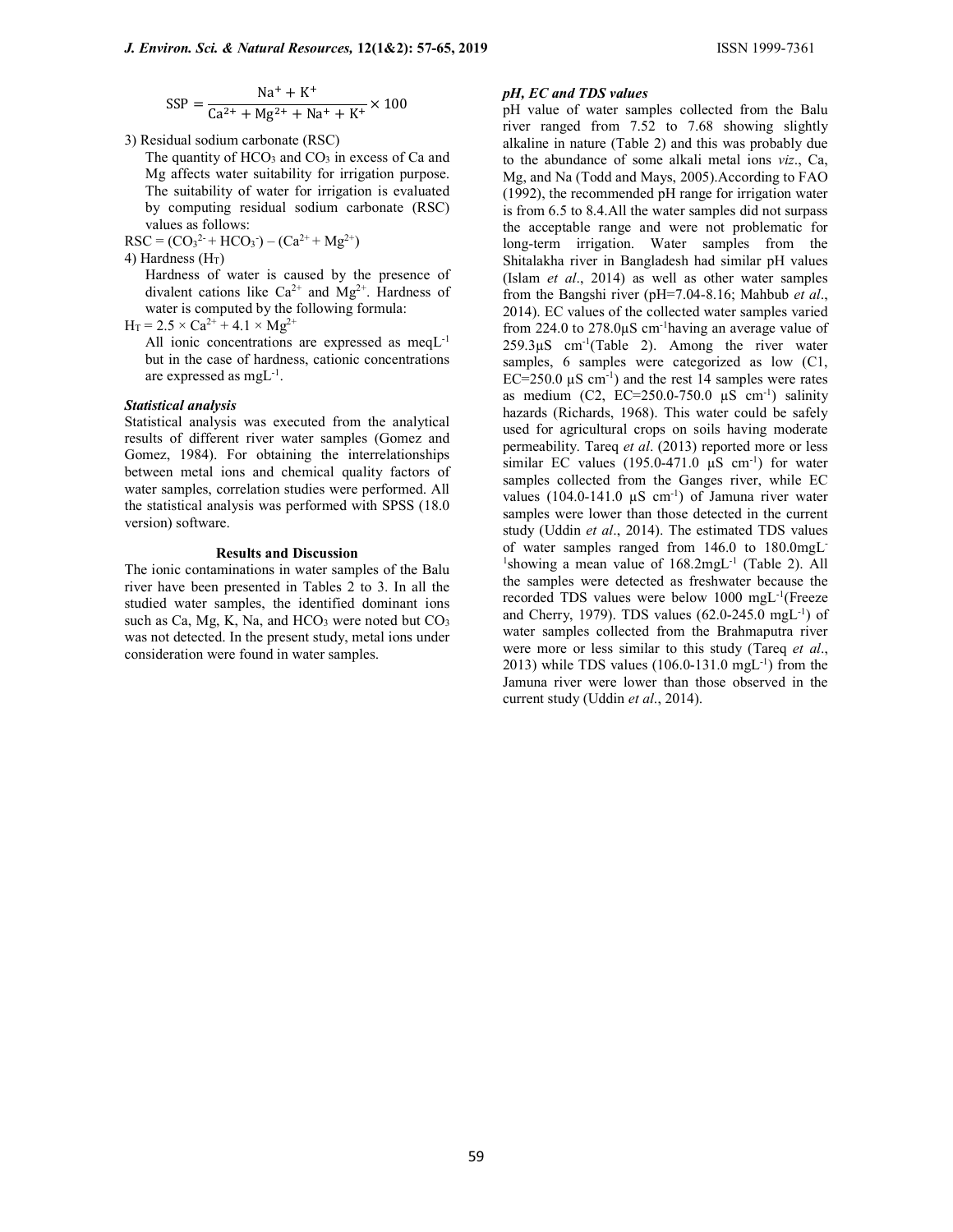| Sample                   |             | $\rm EC$                 | <b>TDS</b> | Major ions (meq $L^{-1}$ ) |       |       |       |                      |                  |
|--------------------------|-------------|--------------------------|------------|----------------------------|-------|-------|-------|----------------------|------------------|
| ID No.                   | pH          | $\mu$ S cm <sup>-1</sup> | $mg L-1$   | Ca                         | Mg    | K     | Na    | CO <sub>3</sub>      | HCO <sub>3</sub> |
| $\mathbf{1}$             | 7.58        | 276.0                    | 179.0      | 1.10                       | 0.89  | 0.56  | 0.84  | $\operatorname{BDL}$ | 4.20             |
| $\overline{c}$           | 7.60        | 275.0                    | 173.0      | 1.13                       | 0.97  | 0.53  | 0.74  | <b>BDL</b>           | 4.00             |
| 3                        | 7.65        | 277.0                    | 178.0      | 1.16                       | 0.98  | 0.57  | 0.76  | <b>BDL</b>           | 2.20             |
| $\overline{\mathcal{L}}$ | 7.62        | 278.0                    | 174.0      | 1.10                       | 0.86  | 0.55  | 0.50  | <b>BDL</b>           | 2.00             |
| 5                        | 7.60        | 274.0                    | 180.0      | 0.87                       | 0.88  | 0.54  | 0.72  | <b>BDL</b>           | 3.60             |
| 6                        | 7.67        | 273.0                    | 175.0      | 1.07                       | 0.82  | 0.54  | 0.77  | <b>BDL</b>           | 2.10             |
| $\overline{7}$           | 7.52        | 268.0                    | 176.0      | 1.60                       | 0.95  | 0.53  | 0.79  | <b>BDL</b>           | 2.00             |
| 8                        | 7.61        | 272.0                    | 177.0      | 1.38                       | 0.93  | 0.56  | 0.74  | <b>BDL</b>           | 3.20             |
| 9                        | 7.62        | 270.0                    | 172.0      | 1.13                       | 0.78  | 0.54  | 0.72  | <b>BDL</b>           | 4.00             |
| 10                       | 7.65        | 224.0                    | 146.0      | 1.16                       | 0.81  | 0.43  | 0.73  | <b>BDL</b>           | 1.60             |
| 11                       | 7.68        | 246.0                    | 161.0      | 1.19                       | 0.83  | 0.49  | 0.58  | <b>BDL</b>           | 2.40             |
| 12                       | 7.60        | 251.0                    | 163.0      | 1.24                       | 0.91  | 0.50  | 0.76  | <b>BDL</b>           | 2.00             |
| 13                       | 7.61        | 255.0                    | 168.0      | 1.19                       | 0.84  | 0.51  | 0.72  | <b>BDL</b>           | 3.20             |
| 14                       | 7.62        | 256.0                    | 157.0      | 0.98                       | 0.92  | 0.52  | 0.59  | <b>BDL</b>           | 2.80             |
| 15                       | 7.56        | 248.0                    | 166.0      | 1.02                       | 0.88  | 0.48  | 0.77  | <b>BDL</b>           | 2.40             |
| 16                       | 7.62        | 253.0                    | 161.0      | 1.10                       | 0.75  | 0.50  | 0.71  | <b>BDL</b>           | 4.00             |
| 17                       | 7.61        | 252.0                    | 165.0      | 1.19                       | 0.79  | 0.52  | 0.72  | <b>BDL</b>           | 2.40             |
| 18                       | 7.59        | 244.0                    | 167.0      | 1.14                       | 0.97  | 0.49  | 0.71  | <b>BDL</b>           | 1.60             |
| 19                       | 7.67        | 246.0                    | 161.0      | 1.20                       | 0.89  | 0.48  | 0.76  | <b>BDL</b>           | 2.40             |
| 20                       | 7.66        | 248.0                    | 164.0      | 1.10                       | 0.92  | 0.50  | 0.90  | <b>BDL</b>           | 3.20             |
| Min.                     | 7.52        | 224.0                    | 146.0      | 0.87                       | 0.75  | 0.43  | 0.50  |                      | 1.60             |
| Max.                     | 7.68        | 278.0                    | 180.0      | 1.60                       | 0.98  | 0.57  | 0.90  |                      | 4.20             |
| Mean                     |             | 259.3                    | 168.2      | 1.15                       | 0.88  | 0.52  | 0.72  |                      | 2.76             |
| SD                       |             | 14.9                     | 8.7        | 0.15                       | 0.067 | 0.034 | 0.088 |                      | 0.85             |
| $*FAO$                   | $6.5 - 8.4$ |                          |            | 20.0                       | 5.0   | 0.50  | 40.0  | 0.10                 | 1.50             |
| Guideline Value          |             |                          |            |                            |       |       |       |                      |                  |

Table 2. pH, EC, TDS and major ionic status of surface water samples collected from the Balu river

\*FAO (1992); BDL-Below Detection Limit

#### Ca, Mg, K and Na status

In the analyzed water samples, the status of Ca, Mg, K, and Na were within the limits of 0.87 to 1.60, 0.75 to 0.98, 0.43 to 0.57 and 0.50 to 0.90meqL<sup>-1</sup>with mean values of 1.15, 0.88, 0.52, and  $0.72 \text{meq}L^{-1}$ , respectively (Table 2). The concentration of Ca ion in water samples was found higher in respect of any other cation under investigation. According to FAO (1992), the permissible limits of Na, Ca, and Mg are 40.0, 20.0 and  $5.0 \text{ meq}L^{-1}$ , respectively whereas the acceptable limit of K for irrigation is  $0.50 \text{ meqL}^{-1}$ (FAO, 1992). Considering these recommended levels of alkali metals, these water samples had no any detrimental effect on soil properties as well as crop growth. In the analyzed samples, the concentrations of Ca, Mg, K, and Na ions of the Turag river in Bangladesh ranged from 4.49 to 6.41, 1.96 to 2.98, 0.70 to 0.81, and 0.54 to  $0.61$  meqL<sup>-1</sup>with average values of 5.44, 2.53,  $0.74$ and  $0.58$  meqL<sup>-1</sup>, respectively, which was higher than the present study (Arefin et al., 2016a). In India, the detected values of Ca  $(0.25-1.70 \text{ meqL}^{-1})$  and Mg  $(0.25-0.99 \text{ meqL}^{-1})$  were found in surface water samples from the Bhagirathi and Kosi rivers and these values were more or less similar with our findings (Semwal and Jangwan, 2009). Kundu (2012) reported that the concentrations of Ca and Mg in surface waters of Ghaggar river system ranged from 34.50 to 85.50 and 13.60 to 48.20 mg  $L^{-1}$ , respectively for assessing its suitability for irrigation purpose and some documented values were higher than this study.

Hossain et al. (2018) stated that the concentrations of Ca and Mg ions in all the samples collected from the Rupsha ranged from 2.96 to 3.60 and 3.28 to 4.80 meq L -1, which was higher than the present findings. The concentrations of Ca, Mg, K and Na ions in the Buriganga river water samples were found to vary from 1.0 to 2.20, 1.60 to 3.10, 0.13 to 0.75 and 0.19 to 1.91 mg  $L^{-1}$ , respectively in winter season (Zaman et al., 2002) and these values are analogous to our study.

#### CO<sub>3</sub> and HCO<sub>3</sub> status

River water samples contained HCO3varying from 1.60and 4.20meqL-1showing an average value of  $2.76$ meq $L^{-1}$  (Table 2). The concentration of HCO3identified in 20 samples crossed the acceptable limit (1.50 meqL<sup>-1</sup>) for irrigation usage and was hazardous for irrigating soils and crops as long-term use (Evangelou, 1998). Semwal and Jangwan (2009) stated that  $HCO<sub>3</sub>$  concentration in water samples from the Kosi river, India ranged from 0.38 to 2.12 meqL-<sup>1</sup>and these values were more or less similar to our study. In Bangladesh, the average status of  $HCO<sub>3</sub>$  in water samples of the Mayur river was  $9.11$  meq  $L^{-1}$ , which was higher than the present study (Zakir et al., 2015). But in case of the Karatoa river in Bangladesh, the average level of  $HCO<sub>3</sub>$  was 2.59 meqL 1 revealinglower than the values detected in the current study (Zakir et al., 2012). In this investigation,  $CO<sub>3</sub>$ was not detected in any of the water samples.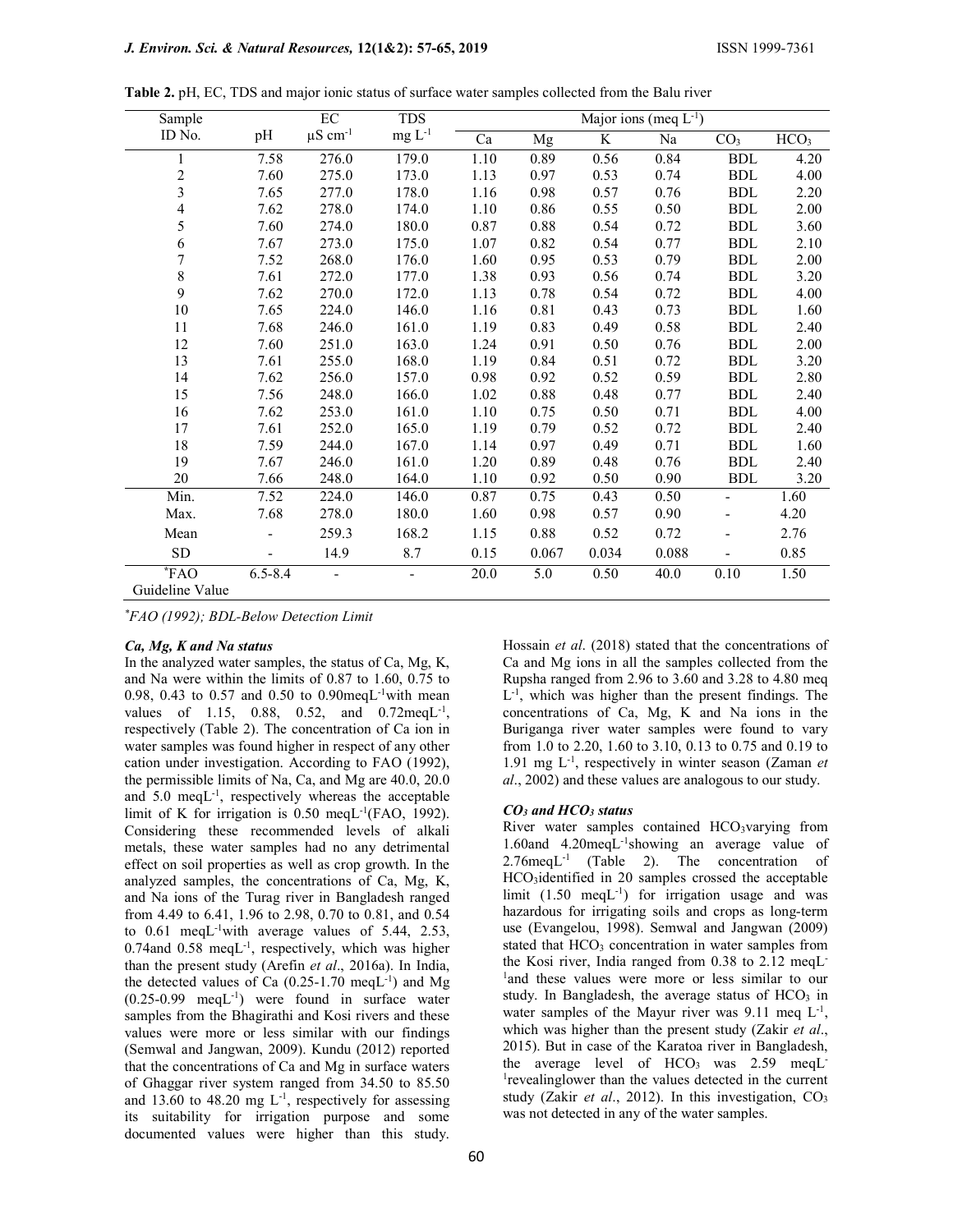#### Fe, Mn, Cu and Zn status

In the studied samples, the concentration of Fe ranged from 0.10to2.30µg mL-1having an average value of  $0.90\mu$ g mL<sup>-1</sup>(Table 3). On the basis of FAO (1992), the detected concentration of Fe in all the samples was within the recommended limit (5.00  $\mu$ g mL<sup>-1</sup>). In other Bangladesh river studies, Fe concentrations were more variable (Buriganga river; 0.12-8.59 µg mL<sup>-1</sup>; Azim et al., 2009) or lower (Meghna river; 0.47-1.60  $\mu$ g mL<sup>-1</sup>; Hassan et al., 2015) than the present study. The status of Mn in all the water samples ranged between 0.15 and  $0.66\mu$ g mL<sup>-1</sup>with a mean value of  $0.52\mu$ g mL<sup>-1</sup>  $<sup>1</sup>(Table 3)$ . In our study, Mn content in 18 river water</sup> samples exceeded the permissible limit for irrigation (0.20 µg mL-1; FAO, 1992) while only 2 river water samples were within the acceptable limit. Dominance of Mn status in river water was mainly prevalent by the industrial activities probably originating from dyeing and textile industries. Consequently, Mn ion was deliberated as chemical contaminant for long-term irrigation system. Similar findings were reported by Arefin et al. (2016b) and Hossain and Rahman (2020).

In analogous studies of Bangladesh, Mn level was lower in all the samples from the Meghna river  $(0.0003 - 0.025 \mu g mL^{-1})$ ; Hassan *et al.*, 2015) and its content was nearly alike to water samples from the Turag river  $(0.35-0.92 \mu g \text{ mL}^{-1})$ ; Arefin et al., 2016a). In our study, Cu content in all the samples ranged from 0.024to 0.153 $\mu$ g mL<sup>-1</sup>having average value of 0.094 $\mu$ g  $mL^{-1}$ (Table 3) and the recorded level of Cu was within the acceptable level  $(0.20 \mu g \text{ mL}^{-1})$ ; FAO, 1992). In previous Bangladesh river studies, Cu concentration was generally lower in water samples from the Buriganga river (107.38-201.29 µg mL $^{-1}$ ; Ahmed et al., 2010). The concentration of Zn in river water samples varied from 0.005 to 0.088µg mL<sup>-1</sup>with a mean value of 0.036µg mL-1 (Table 3). The recorded Zn concentrations in water samples were within the safe limit for irrigation usage  $(2.00 \mu g \text{ mL}^{-1})$ ; FAO, 1992). Other Bangladesh studies revealed the higher (Buriganga river; 0.22-0.26  $\mu$ g mL<sup>-1</sup>; Mohiuddin et al., 2011) and lower (Balu river; 8.39-76.86  $\mu$ g mL<sup>-1</sup>; Islam et al., 2012) concentrations of Zn in water samples.

Table 3. Metal status of surface water samples collected from the Balu river

| Sample ID No                        | Metal ions ( $\mu$ g mL <sup>-1</sup> ) |      |       |       |       |            |            |            |
|-------------------------------------|-----------------------------------------|------|-------|-------|-------|------------|------------|------------|
|                                     | $\rm Fe$                                | Mn   | Cu    | Zn    | Cr    | Pb         | Cd         | Ni         |
| $\mathbf{1}$                        | 0.49                                    | 0.15 | 0.024 | 0.005 | 0.12  | 0.62       | <b>BDL</b> | <b>BDL</b> |
| $\overline{c}$                      | 0.60                                    | 0.50 | 0.026 | 0.019 | 0.15  | 0.64       | <b>BDL</b> | BDL        |
| 3                                   | 0.53                                    | 0.51 | 0.033 | 0.016 | 0.16  | 0.65       | <b>BDL</b> | <b>BDL</b> |
| 4                                   | 0.10                                    | 0.16 | 0.037 | 0.008 | 0.17  | 0.78       | <b>BDL</b> | 0.12       |
| 5                                   | 1.08                                    | 0.55 | 0.048 | 0.034 | 0.19  | 0.70       | <b>BDL</b> | <b>BDL</b> |
| 6                                   | 0.13                                    | 0.53 | 0.081 | 0.026 | 0.24  | <b>BDL</b> | <b>BDL</b> | <b>BDL</b> |
| 7                                   | 0.86                                    | 0.56 | 0.087 | 0.032 | 0.22  | <b>BDL</b> | <b>BDL</b> | <b>BDL</b> |
| 8                                   | 0.62                                    | 0.54 | 0.093 | 0.029 | 0.26  | <b>BDL</b> | <b>BDL</b> | <b>BDL</b> |
| 9                                   | 0.95                                    | 0.57 | 0.092 | 0.035 | 0.25  | <b>BDL</b> | <b>BDL</b> | <b>BDL</b> |
| $10\,$                              | 0.08                                    | 0.39 | 0.093 | 0.023 | 0.30  | <b>BDL</b> | <b>BDL</b> | <b>BDL</b> |
| 11                                  | 0.23                                    | 0.55 | 0.101 | 0.028 | 0.29  | 0.02       | <b>BDL</b> | 0.32       |
| 12                                  | 1.54                                    | 0.62 | 0.106 | 0.035 | 0.31  | <b>BDL</b> | <b>BDL</b> | <b>BDL</b> |
| 13                                  | 0.18                                    | 0.60 | 0.110 | 0.031 | 0.32  | <b>BDL</b> | <b>BDL</b> | <b>BDL</b> |
| 14                                  | 1.63                                    | 0.62 | 0.128 | 0.088 | 0.30  | <b>BDL</b> | <b>BDL</b> | 0.24       |
| 15                                  | 1.22                                    | 0.61 | 0.125 | 0.042 | 0.28  | <b>BDL</b> | <b>BDL</b> | <b>BDL</b> |
| 16                                  | 1.69                                    | 0.60 | 0.127 | 0.037 | 0.30  | <b>BDL</b> | <b>BDL</b> | <b>BDL</b> |
| 17                                  | 1.50                                    | 0.63 | 0.130 | 0.043 | 0.34  | <b>BDL</b> | <b>BDL</b> | <b>BDL</b> |
| $18\,$                              | 1.80                                    | 0.64 | 0.136 | 0.043 | 0.35  | <b>BDL</b> | <b>BDL</b> | <b>BDL</b> |
| 19                                  | 2.30                                    | 0.66 | 0.153 | 0.077 | 0.38  | 0.04       | <b>BDL</b> | <b>BDL</b> |
| 20                                  | 0.38                                    | 0.65 | 0.151 | 0.059 | 0.40  | 0.06       | <b>BDL</b> | 0.05       |
| Min.                                | 0.10                                    | 0.15 | 0.024 | 0.005 | 0.12  | <b>BDL</b> | ÷,         | <b>BDL</b> |
| Max.                                | 2.30                                    | 0.66 | 0.153 | 0.088 | 0.40  | 0.78       |            | 0.32       |
| Mean                                | 0.90                                    | 0.52 | 0.094 | 0.036 | 0.27  | 0.44       |            | 0.18       |
| <b>SD</b>                           | 0.67                                    | 0.14 | 0.041 | 0.020 | 0.078 | 0.34       |            | 0.12       |
| $\overline{F}AO$<br>Guideline Value | 5.00                                    | 0.20 | 0.20  | 2.00  | 0.10  | 5.00       | 0.01       | 0.20       |

\*FAO (1992); BDL-Below Detection Limit

#### Cr, Cd, Pb and Ni status

River water samples contained Cr ranging from 0.12 and  $0.40\mu$ g mL<sup>-1</sup>with a mean value of  $0.27\mu$ g mL<sup>-1</sup> <sup>1</sup>(Table 3). Considering the permissible limit of 0.10  $\mu$ g mL-1(FAO, 1992), the detected Cr level in all the samples was treated as chemical contaminant for longterm irrigation system. Perhaps, Cr content in the contaminated river water was derived from the textile

and leather tanning industries clearly indicating an anthropogenic supply of this heavy metal due to inconsiderate discharge of industrial effluents into the river. Similar annotations were reported by Alam et al. (2003), Ahmed et al. (2010), Islam et al. (2014), Arefin et al. (2016a), Hossain and Rahman (2020), who stated that Cr was considered as dominant heavy metal ion in water samples from peri-urban rivers viz.,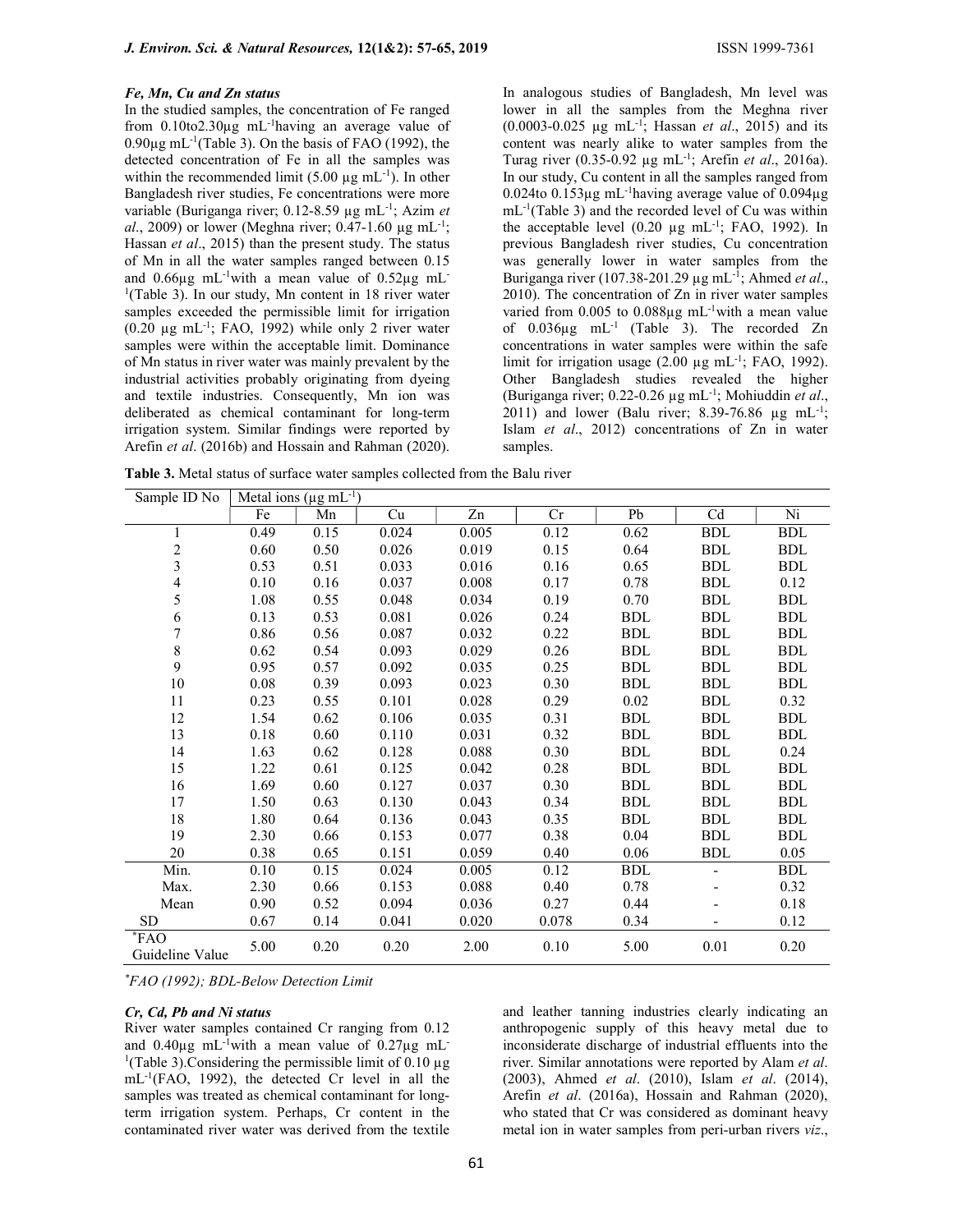Bangshi, Buriganga, Turag, and Shitalakha in Bangladesh. In the studied river water samples, Cd content was below the detection limit indicating no hazardous impact on soils and crops (Table 3). Correspondingly, the concentrations of Cd in water samples collected from the Buriganga, Turag, and Shitalakha rivers in Bangladesh showed low Cd level (Ahmed et al., 2010; Islam et al., 2014). Conversely, the status of Cd ion in water samples collected the Rupsha river was from  $0.016$  to  $0.035 \mu g mL^{-1}$ (Hossain et al., 2018), which was higher than the present study. The level of Pb in all the water samples ranged from BDL to  $0.78 \mu$ g mL<sup>-1</sup> with an average value of 0.44  $\mu$ g mL<sup>-1</sup>(Table 3), which were far below the acceptable limit  $(5.00 \mu g \text{ mL}^{-1})$ ; FAO, 1992) posing no risk to the safety of irrigation water. In other water samples from Bangladesh river Pb levels were very low as observed by Alam et al. (2003) and Ahmed et  $al.$  (2010) while Islam et al. (2015) reported that the Karatoa river contained Pb ranging from 8.00 to 64.00 µg mL-1. The concentration of Ni in water samples was found to vary from BDL to  $0.32\mu$ g mL<sup>-1</sup> with an average value of  $0.18\mu g$  mL<sup>-1</sup>(Table 3). In the analyzed samples, Ni concentration of 2 samples surpassed the safe limit  $(0.20 \mu g \text{ mL}^{-1})$ ; FAO, 1992), 2 samples were within the acceptable limit whereas the rest 16 samples were below detection limit of Ni. As compared to the present study, Ni concentrations were found higher in water samples from the Buriganga river  $(7.15-10.32 \mu g)$ mL<sup>-1</sup>; Ahmed et al., 2010) and the Karatoa river (9.30-66.00 µg mL-1; Islam et al., 2015).

### SAR, SSP, RSC and hardness values

The calculated values of SAR, SSP and RSC varied from 0.40 to 0.72, 34.1 to 41.6%, and -0.55 to 3.21 meq  $L^{-1}$ , respectively (Table 4). River water samples were considered as excellent in terms of alkalinity hazard (S1) because the recorded SAR values are less than 10 (Richards, 1968). Considering SSP values, 16 samples were considered as good (SSP=20-40%) and only 4 samples were permissible (SSP=41-60%) class (Todd and Mays, 2005). According to the classification suggested by Schwartz and Zhang (2012), 15 samples were under suitable (RSC<1.25 meq  $L^{-1}$ ) whereas the rest 4 samples were under marginal (RSC=1.25-2.50 meq  $L^{-1}$ ) except 1 sample for irrigation usage. As per SAR values, water samples of the Buriganga river in Bangladesh were excellent in quality and were free from RSC indicating suitable for irrigation usage (Zaman et al., 2002). The computed SSP values in the Rupsha water samples ranged from 25.26 to 30.63% and these values were lower than current study (Hossain et al., 2018). RSC values of water samples in the Turag river varied from  $-8.15$  and  $-5.53$  meq  $L^{-1}$ (Arefin et al., 2016a), which was lower than the current study. In all the studied river water samples, hardness  $(H_T)$  values ranged from 87.8 to 126.7 mg  $L^{-1}$  (Table 4). Sawyer and McCarty (1967) proposed a classification for irrigation water based on hardness and according to this classification, all the samples were moderately hard  $(H_T=75-150 \text{ mg } L^{-1})$  in quality. This finding might be due to the presence of Ca and Mg ions in water samples (Todd and Mays, 2005). Hardness  $(H_T)$  values of the Rupsha river water samples ranged from 327.67 to 391.51 mg L<sup>-1</sup> (Hossain et al., 2018), which were also higher than the present investigation. Similar findings were reported by Zaman et al. (2001), who stated that most of the water samples collected from the Buriganga river were classified as moderately hard in quality.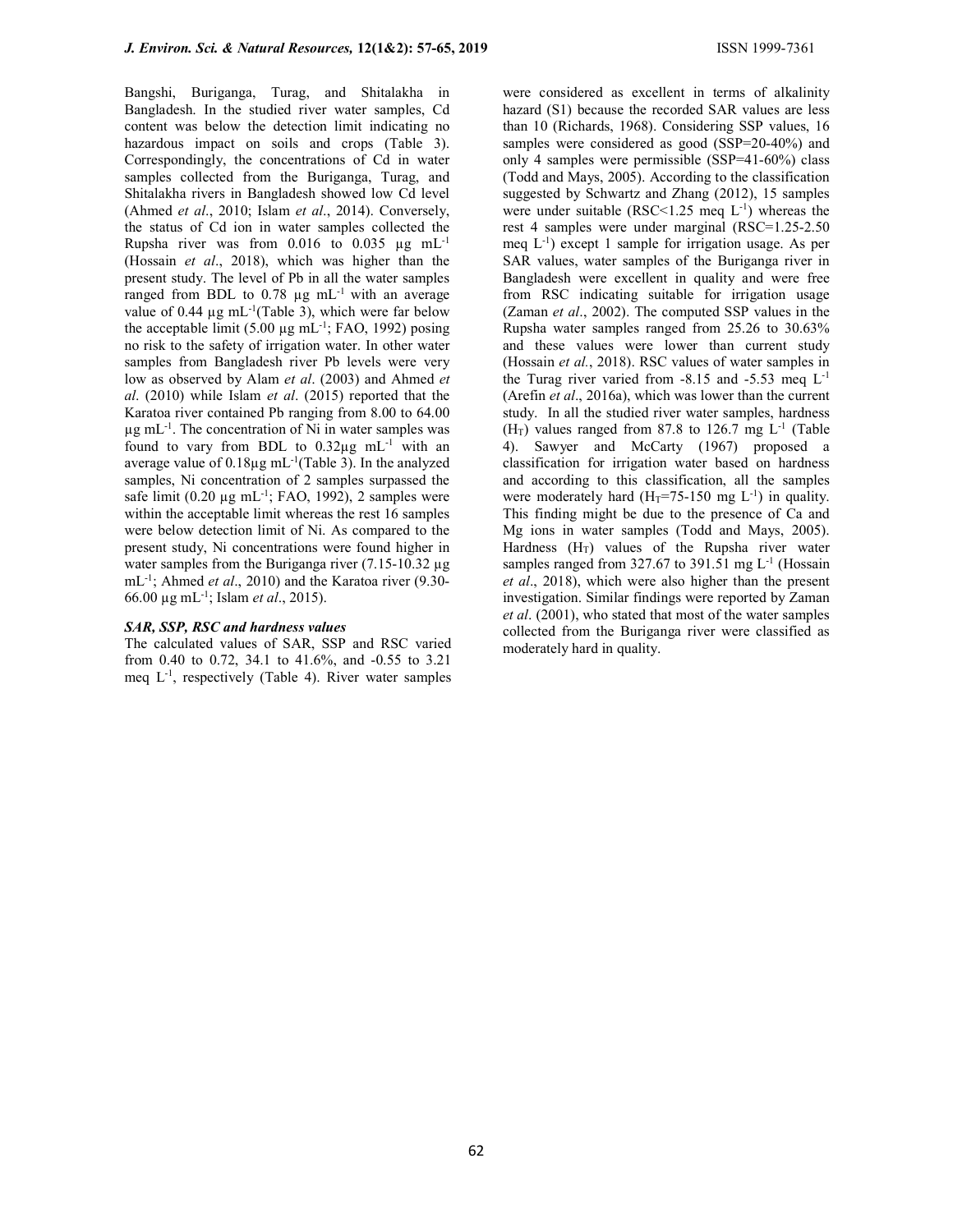Table 4. Contamination rating of surface water samples collected from the Balu river

| Sample         | <b>SAR</b> |                          | <b>SSP</b>    |       | <b>RSC</b>              |         | H <sub>T</sub> |       |
|----------------|------------|--------------------------|---------------|-------|-------------------------|---------|----------------|-------|
| ID No.         | Ratio      | Class                    | $\frac{0}{6}$ | Class | meq $\overline{L^{-1}}$ | Class   | $mg L-1$       | Class |
| 1              | 0.68       | Ex.                      | 41.5          | Perm. | 3.21                    | Unsuit. | 98.8           | MH    |
| $\overline{c}$ | 0.56       | Ex.                      | 37.7          | Good  | 1.90                    | Mar.    | 104.0          | MH    |
| 3              | 0.58       | Ex.                      | 38.0          | Good  | $-0.15$                 | Suit.   | 107.0          | MH    |
| 4              | 0.40       | Ex.                      | 35.0          | Good  | 0.04                    | Suit.   | 97.3           | МH    |
| 5              | 0.62       | Ex.                      | 41.6          | Perm. | 1.83                    | Mar.    | 87.8           | MH    |
| 6              | 0.63       | Ex.                      | 41.0          | Perm. | 0.11                    | Suit.   | 93.8           | MH    |
| 7              | 0.55       | Ex.                      | 34.1          | Good  | $-0.55$                 | Suit.   | 126.7          | MH    |
| $8\,$          | 0.54       | Ex.                      | 36.0          | Good  | 0.89                    | Suit.   | 114.0          | MH    |
| 9              | 0.58       | Ex.                      | 40.0          | Good  | 2.09                    | Mar.    | 94.9           | MH    |
| $10\,$         | 0.55       | Ex.                      | 37.0          | Good  | $-0.37$                 | Suit.   | 97.9           | MН    |
| 11             | 0.46       | Ex.                      | 34.6          | Good  | 0.38                    | Suit.   | 100.0          | MH    |
| 12             | 0.58       | Ex.                      | 37.0          | Good  | $-0.15$                 | Suit.   | 107.0          | MH    |
| 13             | 0.57       | Ex.                      | 38.0          | Good  | 1.17                    | Suit.   | 101.0          | MH    |
| 14             | 0.49       | Ex.                      | 37.0          | Good  | 0.90                    | Suit.   | 94.3           | МH    |
| 15             | 0.64       | Ex.                      | 40.0          | Good  | 0.50                    | Suit.   | 94.3           | MH    |
| 16             | 0.59       | Ex.                      | 38.0          | Good  | 2.16                    | Mar.    | 91.4           | MH    |
| 17             | 0.57       | Ex.                      | 38.5          | Good  | 0.42                    | Suit.   | 98.4           | MH    |
| 18             | 0.56       | Ex.                      | 36.3          | Good  | $-0.51$                 | Suit.   | 105.0          | МH    |
| 19             | 0.59       | Ex.                      | 37.2          | Good  | 0.31                    | Suit.   | 104.0          | MH    |
| 20             | 0.72       | Ex.                      | 41.0          | Perm. | 1.18                    | Suit.   | 100.0          | MH    |
| Min.           | 0.40       | $\overline{\phantom{0}}$ | 34.1          |       | $-0.55$                 |         | 87.8           |       |
| Max.           | 0.72       |                          | 41.6          |       | 3.21                    |         | 126.7          |       |
| Mean           | 0.57       |                          | 38.0          |       | 0.76                    |         | 100.8          |       |
| ${\rm SD}$     | 0.071      |                          | 2.26          |       | 1.03                    |         | 8.64           |       |

Legend:Ex. = Excellent; Perm. = Permissible; Suit. = Suitable; Mar. = Marginal; Unsuit. = Unsuitable & MH= Moderately Hard

### Relationships between chemical quality parameters of river water samples

The results in Table 5 showed that the relationships between chemical quality parameters viz., EC, TDS, SAR, SSP, RSC and  $H<sub>T</sub>$  were established. Among the combination, three significant positive correlations existed between EC vs TDS, SAR vs SSP, and SSP vs RSC but only one negative significant correlation

existed among the combination of SSP vs  $H_T$ . These results revealed positive significant correlations indicating synergistic relationship between the chemical parameters under consideration. In rest of the combinations, the relationships between chemical quality parameters were insignificant because their respective calculated r values were below the tabulated values of  $r$  at both 1% and 5% levels of significance.

Table 5. Relationships between chemical quality parameters of the Balu river water samples

| Parameters | TDS       | <b>SAR</b>    | <b>SSP</b>               | <b>RSC</b>          | <b>Hardness</b>     |
|------------|-----------|---------------|--------------------------|---------------------|---------------------|
| ЕC         | $0.939**$ | $-0.050^{NS}$ | $0.177^{NS}$             | 0.329 <sup>NS</sup> | 0.099 <sup>NS</sup> |
| <b>TDS</b> | -         | $0.040^{NS}$  | $0.200^{NS}$             | $0.245^{NS}$        | $0.150^{NS}$        |
| <b>SAR</b> | ۰         | -             | $0.793**$                | $0.421^{NS}$        | $-0.145^{NS}$       |
| <b>SSP</b> | -         | -             | $\overline{\phantom{0}}$ | $0.563***$          | $-0.642**$          |
| RSC.       | -         | -             | -                        | -                   | $-0.283NS$          |

Legend: \*\*Significant at 1% level; NSNon-significant; Tabulated values of r with 18 df are 0.444 and 0.561 at 5% and 1% levels of significance, respectively

#### Conclusion

From the present findings, it is concluded that among the detected ions under study, Cr and Mn ions were above the allowable limits for long-term irrigation and these metal ions were considered as chemical contaminants in water samples of the Balu river for irrigating soils and crops. Therefore, these detected ions should be considered for long-term irrigation having the risk of contamination of these metal ions in soil environment eventually exhibiting crop toxicities

and thereby affecting human health through food chain.

#### References

- Abdullah, E.J. 2013. Quality assessment for Shatt Al-Arab river using heavy metal pollution index and metal index. J. Environ. Earth Sci., 3:114–120.
- Ahmed, M..K.; Islam, S.; Rahman, S.; Haque, M.R. and Islam, M.M.2010. Heavy metals in water, sediment and some fishes of Buriganga river,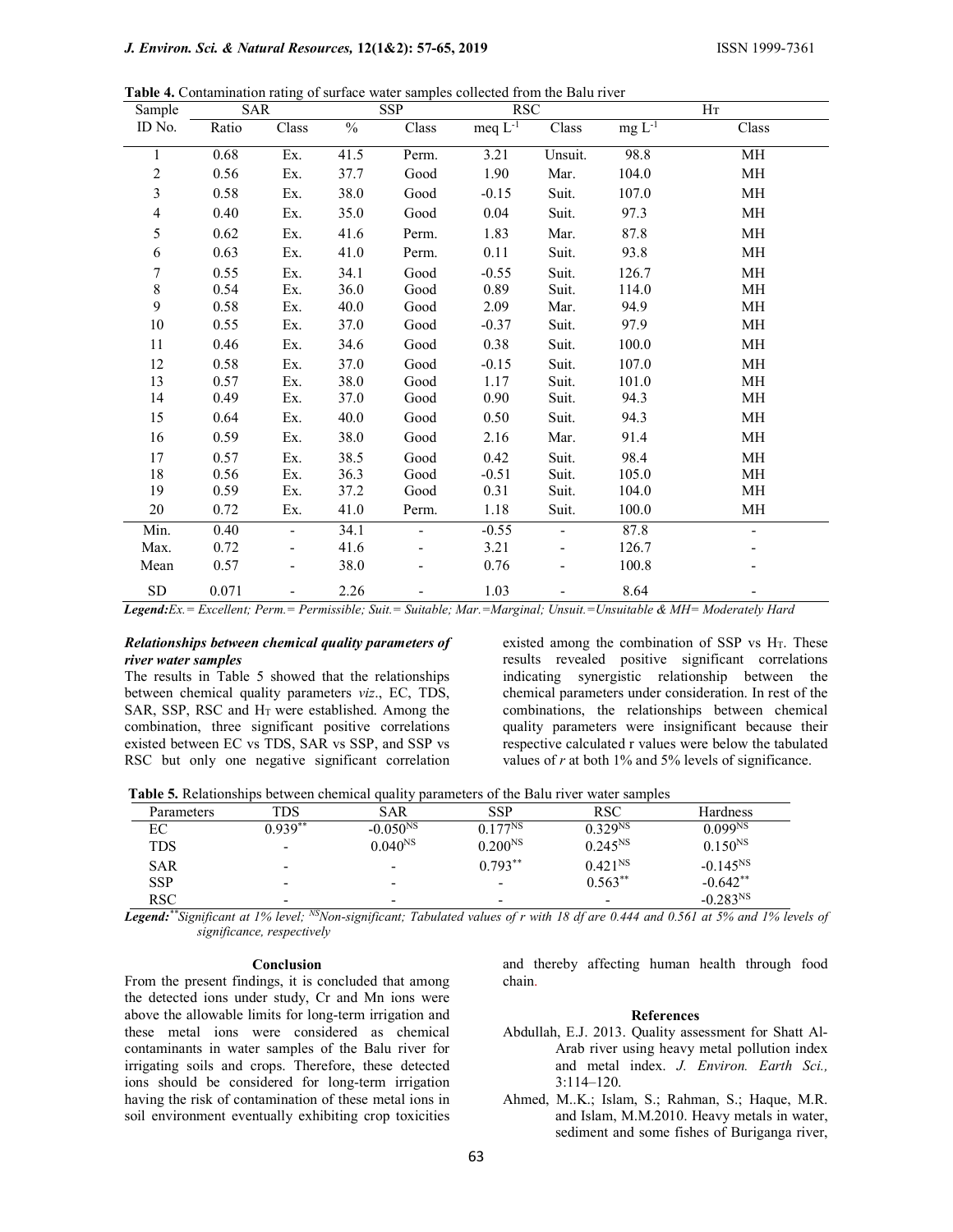Bangladesh. Inter. J. Environ. Res., 4:321– 332.

- Alam, A.M.S.; Islam, M.A.; Rahman, M.A.; Siddique, M.N. and Matin, M.A.2003. Comparative study of the toxic metals and non-metal status in the major river system of Bangladesh. Dhaka Univ. J. Sci., 51:201–208.
- Ali, M.M.; Ali, M.L.; Islam, M.S. and Rahman, M.Z.2016. Preliminary assessment of heavy metals in water and sediment of Karnaphuliriver, Bangladesh. Environ. Nanotechnol. Monit. Manag., 5:27–35.
- APHA (American Public Health Association) 2012. Standard Methods for the Examination of Water and Wastewater. 22<sup>nd</sup> edn., American Water Works Association & Water Environment Federation, Washington, USA. pp.  $1-39 \sim 3-14$ .
- Arefin, M.T.; Rahman, M.M.;Zaman, M.W. and Kim, J.E. 2016a. Heavy metal contamination in surface water used for irrigation: Functional assessment of the Turagriver in Bangladesh. J.Appl. Biol. Chem., 59:83–90.
- Arefin, M.T.; Rahman, M.M.; Zaman, M.W. and Kim, J.E. 2016b. Appraisal of heavy metal status in water for irrigation usage of the Bangshiriver, Bangladesh. Appl. Biol. Chem., 59: 729–737.
- Azim, M.A.; Quraishi, S.B. and Islam, R. 2009. Impact of dumping untreated waste water on water quality of the river Buriganga, Bangladesh. Dhaka Univ. J. Sci., 57:101–106.
- Chojnacka, K.; Chojnacki, A.; Gorecka, H. and Gorecki, H.2005. Bioavailability of heavy metals from polluted soils to plants. Sci. Total Environ., 337:175–182.
- Dey, S.; Das, J. and Manchur, M.A.2015. Studies on heavy metal pollution of Karnaphuliriver, Chittagong, Bangladesh. J. Environ. Sci. Toxicol. Food. Technol., 9:79–83.
- Evangelou, V.P. 1998.Environmental Soil and Water Chemistry: Principles and Applications. John Wiley & Sons, Inc., New York, USA. pp. 478–485.
- FAO (Food and Agriculture Organization) 1992.Wastewater Treatment and Use in Agriculture. FAO Irrigation and Drainage Paper 47, Italy. pp. 30–32.
- Freeze, A.R. and Cherry, J.A. 1979. Groundwater. Prentice Hall Inc., Englewood Cliffs, New Jersey, USA.
- Gomez, K.A.and Gomez, A.A. 1984.Statistical Procedures for Agricultural Research. 2<sup>nd</sup> ed., John Wiley & Sons, Inc., UK.pp. 357–371.
- Gupta, P.K. 2013.Soil, Plant, Water and Fertilizer Analysis. 2nd ed., Agrobios Agrohouse, New Delhi, India. pp. 254–262.
- Hassan, M., Rahman, M.A.T.M.T.; Saha, B. and Kamal, A.K.I.2015. Status of heavy metals in water and sediment of the Meghnariver, Bangladesh. American J. Environ. Sci., 11:427–439.
- Hossain, M.D.; Rahman, M.M.; Chandra, J.B.; Shammi, M. and Uddin, M.K.2012. Present

status of water quality of the Bangshiriver, Savar, Dhaka, Bangladesh. Bangladesh J. Environ. Res., 10:17–30.

- Hossain, M.K.; Rahman, M.M. and Haque, S. 2018. Quantitative assessment of water contaminants in the Rupsha river of Khulna region for irrigation usage. J. Environ. Sci. &Natural Resources,11: 145–151.
- Hossain, F.N. and Rahman, M.M. 2020. Appraisal of ionic contamination in water of the Bangshi river for irrigation usage towards food safety. J. Bangladesh Agril. Univ., 18: 86–93.
- Islam, M.Z., Noori, A., Islam, R., Azim, M.A. and Quraishi, S.B.2012. Assessment of the contamination of trace metal in Balurive rwater, Bangladesh. J. Environ. Chem. Ecotoxicol., 4:242–249.
- Islam, M.S.; Han, S.; Ahmed, M.K. and Masunaga, S.2014. Assessment of trace metal contamination in water and sediment of some riversin Bangladesh. J. Water Environ. Technol., 12:109–121.
- Islam, M.S., Ahmed, M.K., Raknuzzaman, M., Mamun, M.H.A. and Islam, M.K.2015. Heavy metal pollution in surface water and sediment: A preliminary assessment of an urban river in a developing country. Ecol. Indicators, 48:282–291.
- Kibria, G.; Hossain, M.M.; Mallick, D.; Lau, T.C. and Wu, R. 2016. Monitoring of metal pollution in waterways across Bangladesh and ecological and public health implications of pollution. Chemosphere, 165: 1–9.
- Kundu, S.2012. Assessment of surface water quality for drinking and irrigation purposes: a case study of Ghaggarriver system surface waters. Bull. Environ. Pharmacol. Life Sci., 1:1–6.
- Mahbub, A.; Tanvir, H.M.D. and Afrin, L.T. 2014. An evaluation of environmental and social impact due to industrial activities  $- A$  case study of Bangshiriver around Dhaka Export Processing Zone (DEPZ), Bangladesh. Inter. Res. J. Environ. Sci., 3:103–111.
- Mohiuddin, K.M.; Ogawa, Y.; Zakir, H.M.; Otomo, K. and Shikazono, N. 2011. Heavy metals contamination in water and sediments of an urbanriver in a developing country. Inter. J. Environ. Sci. Technol.,8: 723–736.
- Nduka, J.K. and Orisakwe, O.E. 2011. Water quality issues in the Niger Delta of Nigeria: A look at heavy metal levels and some physicochemical properties. Environ. Sci. Pollu. Res., 18: 237– 246.
- Rahman, M. and Mondal, M.S.2013. Impact of the Bangshiriver water quality on irrigated soil and rice in Bangladesh. Asian J. Water Environ. Pollu., 10:129–139.
- Rahman, M.T.; Ziku, A.L.M.E.; Choudhury, T.R.; Ahmad, J.U. and Mottaleb, M.A.2015. Heavy metals contaminations in irrigated vegetables, soils and river water: A compressive study of Chilmari, Kurigram, Bangladesh. Inter. J. Environ. Ecol. Family Urban Stud., 5:29–42.